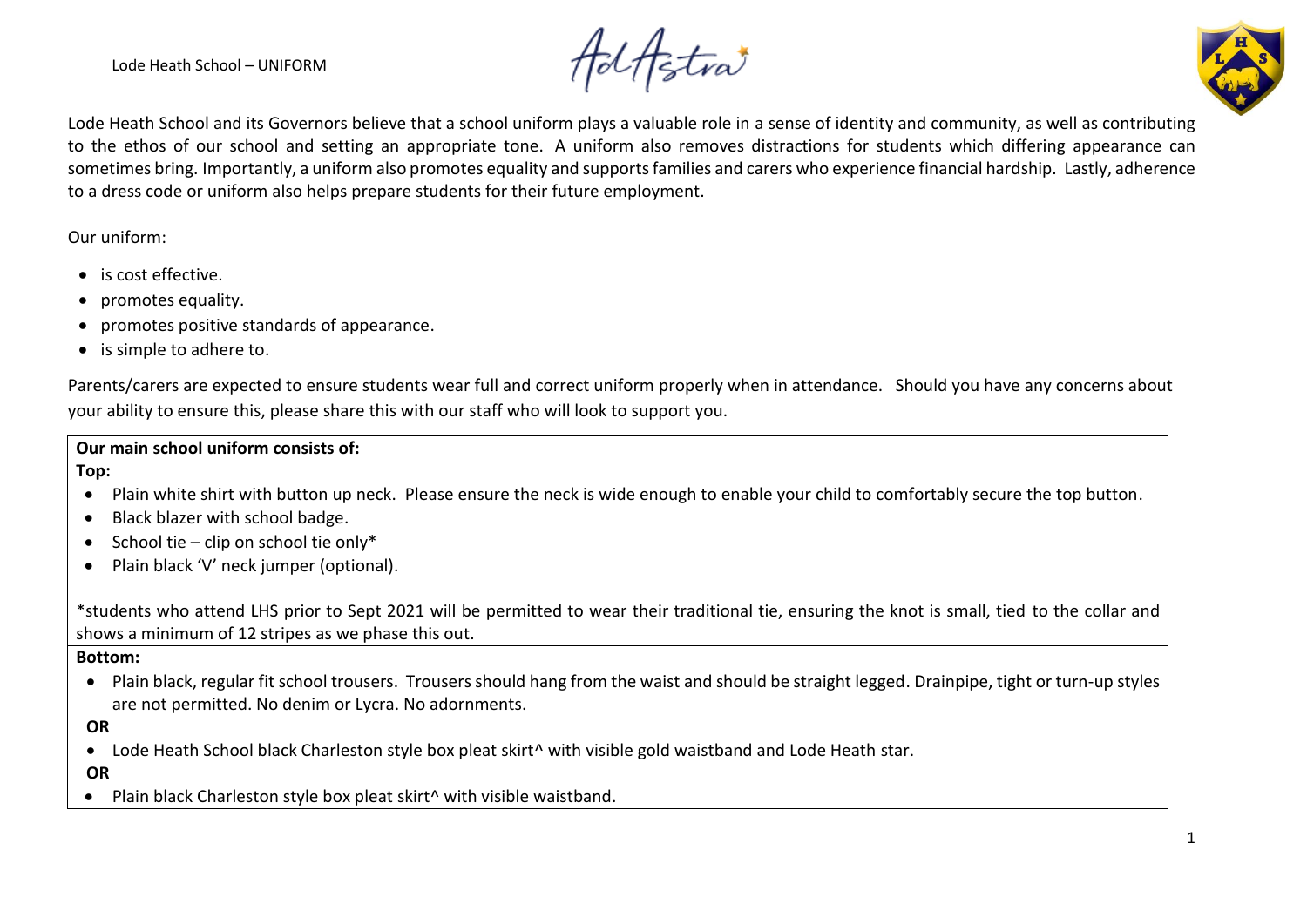• Plain black tights or plain black ankle socks. Patterned tights or socks, knee high/over the knee socks or leggings are not permitted.

^skirts must be knee length (against the crease of the knee) and waist bands must not be rolled up.

#### **Footwear:**

• Plain black, leather/ leather look, flat formal-wear shoes. High heels, boots, backless shoes, and shoes that look like trainers are not permitted. Shoes should be free of all logos or adornments.

Students may change footwear for sport at break or lunch but must return to the building in their formal-wear shoes.

#### **Outerwear:**

• Coats should be suitable for wet weather and should be worn over the blazer; they should be plain. Hoodies (with or without a zip), sports tops or tank tops are not permitted.

### **School bags:**

• Bags should be rucksack or satchel type, appropriate for carrying A4-sized books and other essential equipment. Handbags, pouches or similar are not permitted.

### **Other:**

Hair:

• Hair should be a natural colour and no shorter than no. 2; 'tramlines' and other non-natural features are not permitted.

Nails & make up:

- Students in years 7, 8 and 9 are not permitted to wear make-up, nail varnish or other additions.
- As a privilege, students in year 10 and 11 are permitted to wear natural look make-up.
- False nails or nails which feature non-natural colours or designs are not permitted. Nails should be short and appear natural.
- Non-natural eyelashes and fake tan are not permitted**.**

Jewellery – students may wear:

- Single plain stud-earrings these must be removed or taped for dance and PE type activities.
- A watch.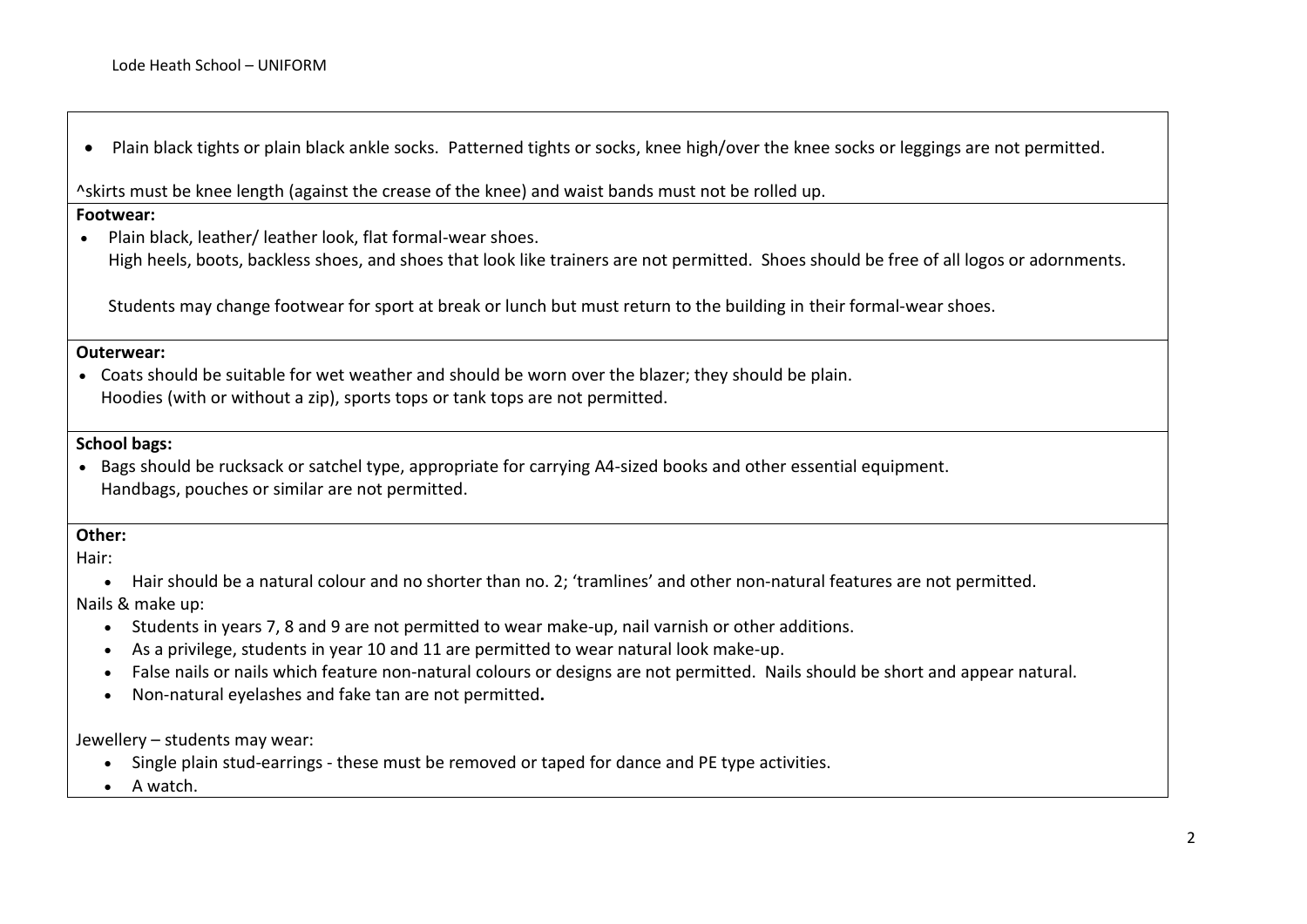No other jewellery, including body piercings or smart watches are permitted. Headwear:

• Headwear for religious reasons such as turbans, hijabs and similar should be plain black. Other headwear is not permitted, including baseball caps which will be confiscated.

# **Our PE kit consists of:**

### **Top:**

• LHS branded short sleeved PE t-shirt.

#### **Bottom:**

• LHS branded shorts.

# OR

• LHS branded tracksuit trousers.

# OR

• LHS branded leggings.

Please note: the LHS skort is no longer permitted for any students from September 2021.

• Plain, navy socks – a change of socks are recommended.

**Outerwear** – advised for colder months when outdoor PE still takes place.

• LHS branded hoody.

# OR

• LHS branded rugby top.

Please note both the LHS rugby top and the LHS hoody will be phased out and replaced in September 2022 with a LHS branded training top (optional)\*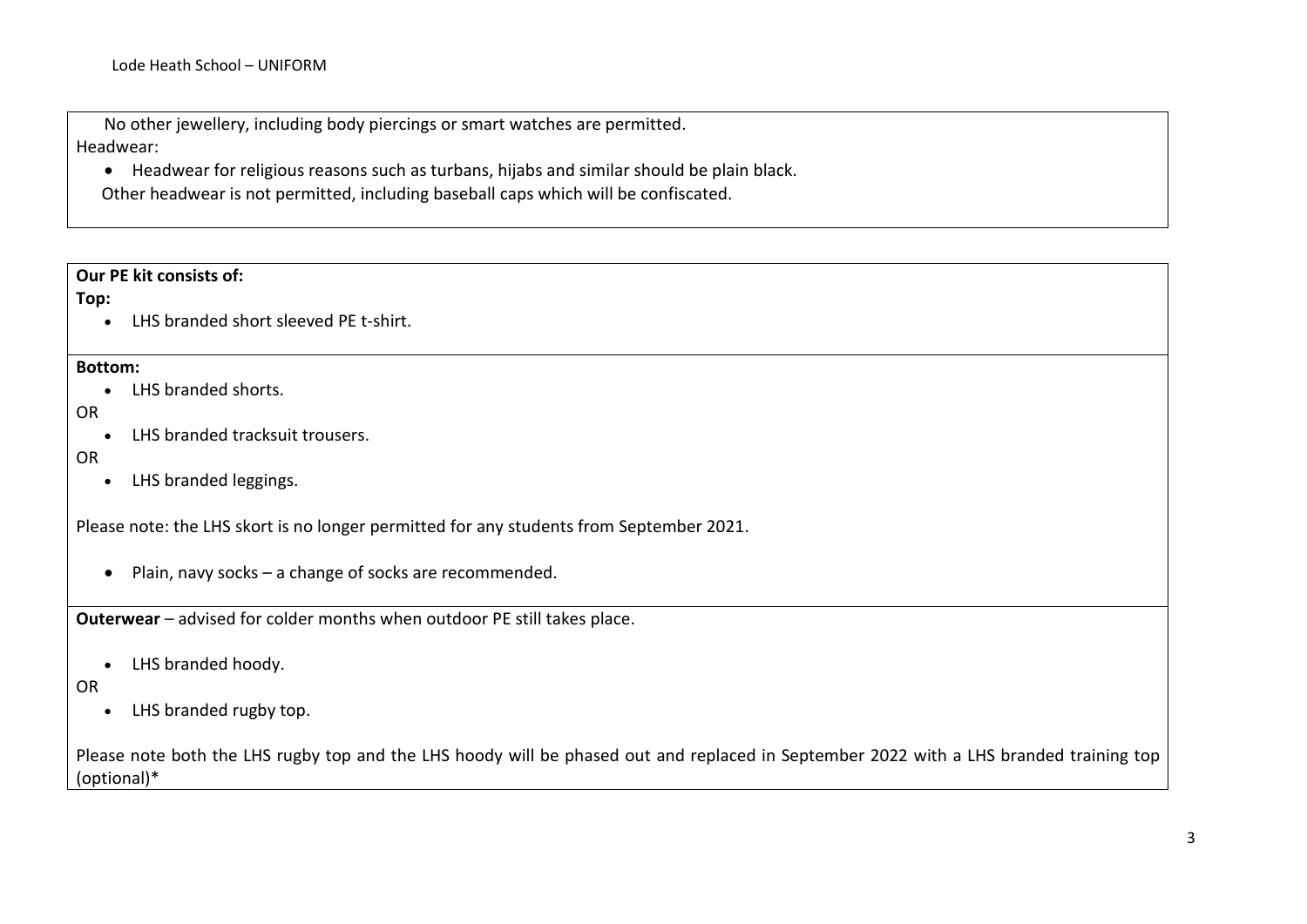#### **Other:**

• Long hair must be tied back.

Breaches of the uniform policy may result in one or more of the following:

- Replacement uniform items being lent to the student to wear temporarily.
- Items being confiscated.
- Make-up or other additions removed.
- Students sent home to change. They will be expected to make up this time and it will also be noted on their school record as an unauthorised absence.

If uniform rules are regularly breached, formal sanctions will follow.

# **Examples of full school uniform**